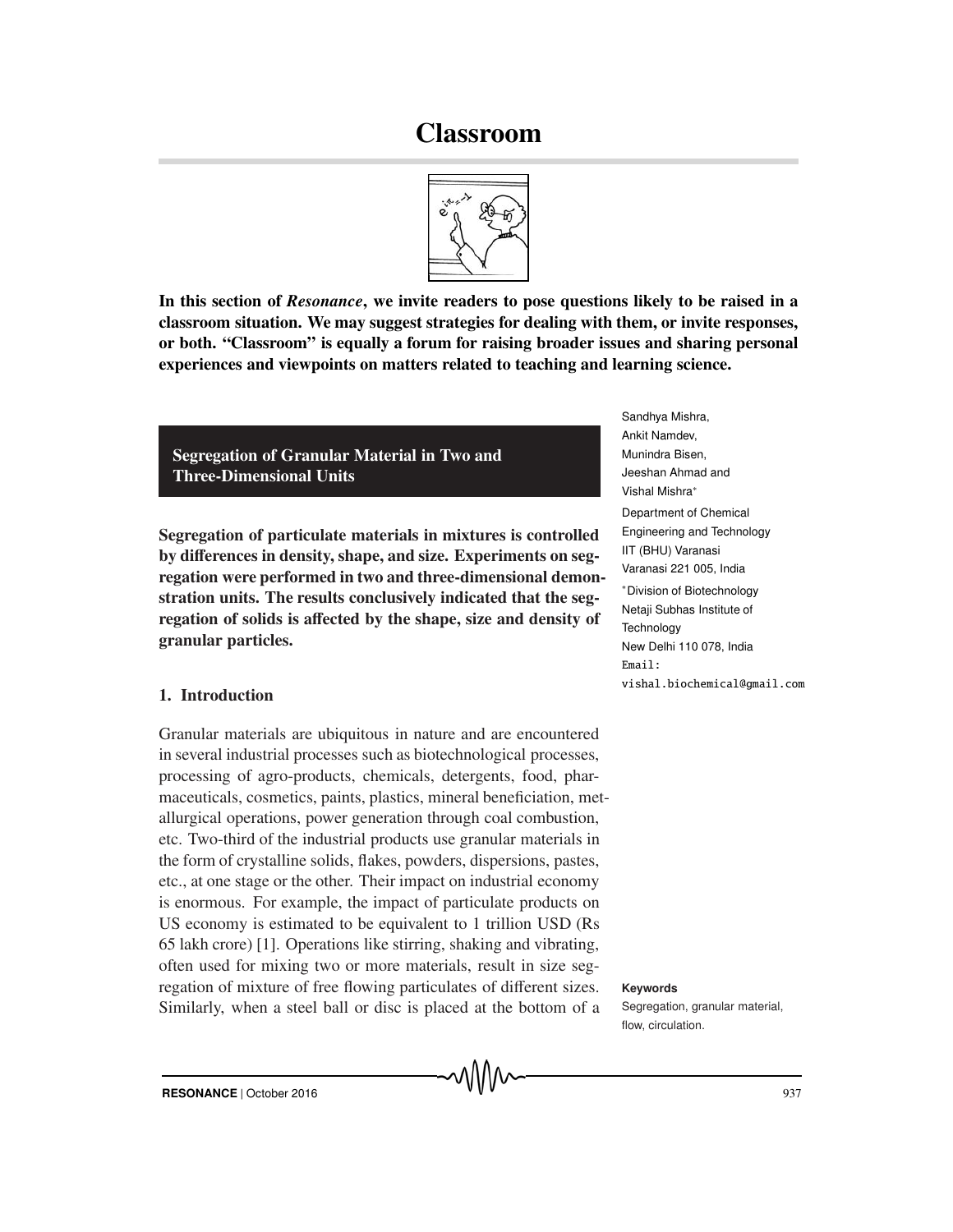container filled with sand and the container is vibrated in the vertical plane, the steel ball or disc rises to the surface of the sand bed.

The special behavior of particulate matter is often ignored or overlooked at the design stage in industries, resulting in disruption of production processes. Thus, it is necessary for all engineers concerned with handling and use of granular materials to have a clear understanding of the behavior of granular materials [2].

## 1.1 *Applications of Segregation of Granular Materials*

There are several examples of practical uses of particulate segregation in the pharmaceutical, food, chemical, ceramic and metallurgical operations [2]. In many applications, particle separation based on size or density is central to making the process profitable, the most preferable state for free flowing granular material like powders is to segregate by size and density.

Separation of minerals from gangue is a central process in the mineral processing industry. Minerals of different sizes and densities are commonly found in a dispersed state in Nature. For example, silicates in coal, heavy minerals in mineral sands, bauxite mixed with soil.

## 1.2 *Basic Concepts of Segregation*

When the average energy of the individual particle is low and the particles are fairly stationary relative to each other, the granular materials behave like a solid. The particulate systems handled in industries usually consist of heterogenous components and their physical properties such as size, density, shape, and surface roughness vary over a wide range. *Figure* 1 shows the arrangement of the granular particle in a 2D lattice. When the motion of individual particles differ, segregation occurs according to their characteristic size, shape, composition, etc. Grains of rice and wheat, seeds, coal, sugar, sand and fine powders used in the pharmaceutical industry, all tend to segregate. Common methods used to separate minerals from gangue using vibrating screens, mechanical classifiers and hydrocyclone classifiers, all take advantage of segregation properties. The flow of a granular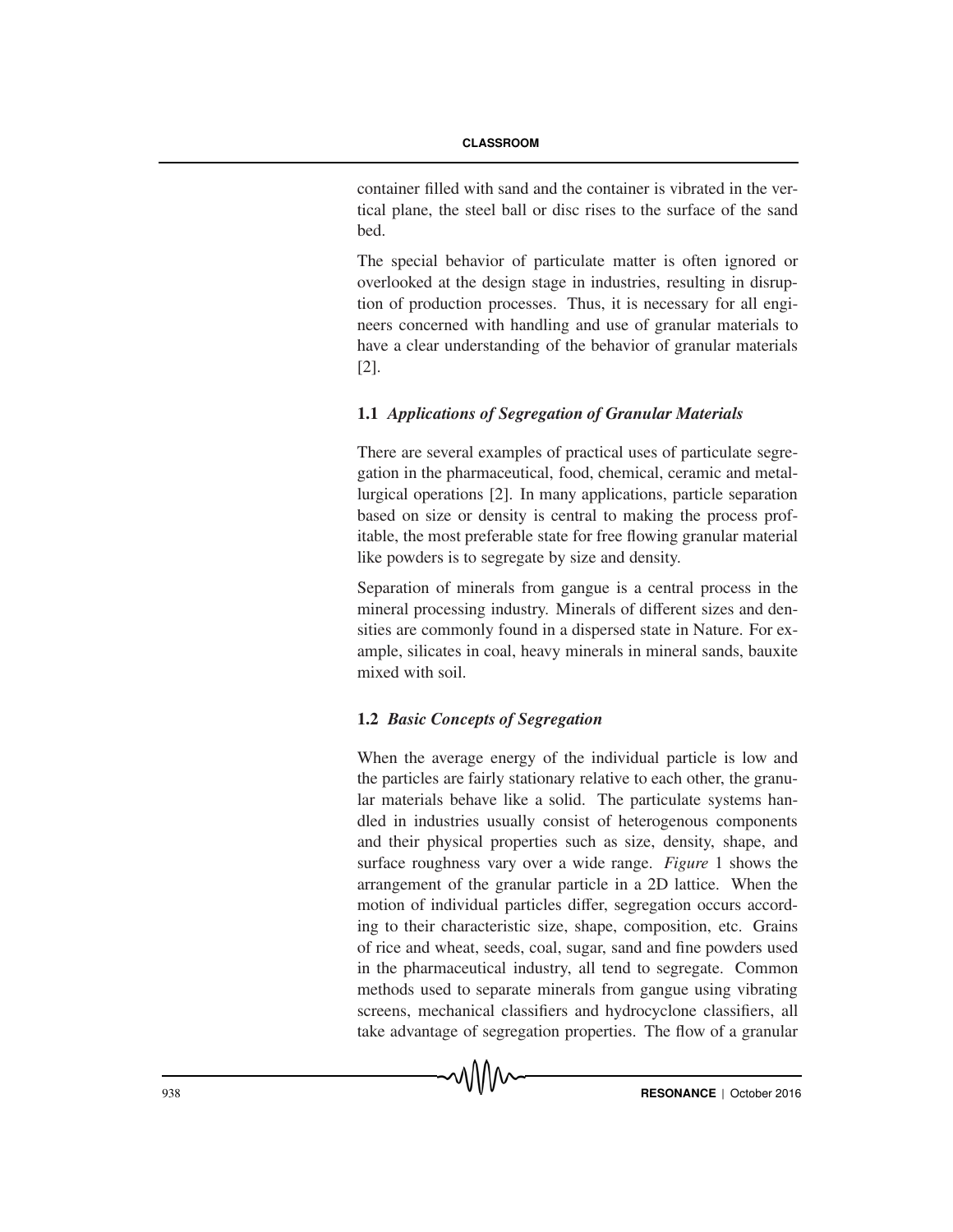

material is dependent on physical properties such as the angle of repose and the bulk density. Hence the granular flow quite often results in the segregation of the constituent granular material.

## 1.3 *Mechanism of Segregation of Granular Materials*

Depending upon the physical characteristics and flow conditions, segregation of granular materials can be classified as trajectory segregation, percolation segregation, elutriation segregation and segregation due to shaking or vibration of particles [1].

Trajectory segregation: Due to inertia, particles of smaller diameter tend to fall away from the larger particles of the granular mixture falling from a container or a conveyor belt. This type of segregation is also observed when a gas stream is used to carry away the granular mixture (*Figure* 2a).

**Percolation segregation:** Percolation of fine particles might be caused by generation of shear forces through forced rotation of particles in a drum. The rearrangement of particles occur due to continuous movement of individual particles, when a moving mass of particles get interrupted. The particles suffer a free fall because of creation of a void, whereas some of the particles at different locations tend to move upwards. However, it becomes easier for smaller particles to fall down in case the powder consists of particles of different sizes and this leads to segregation. A significant segregation is likely to occur even with a very small difference in size. During the process of stirring, shaking and vibration, segregation mediated by percolation of particles of small

Figure 1. Arrangement of granular material in a 2D lattice.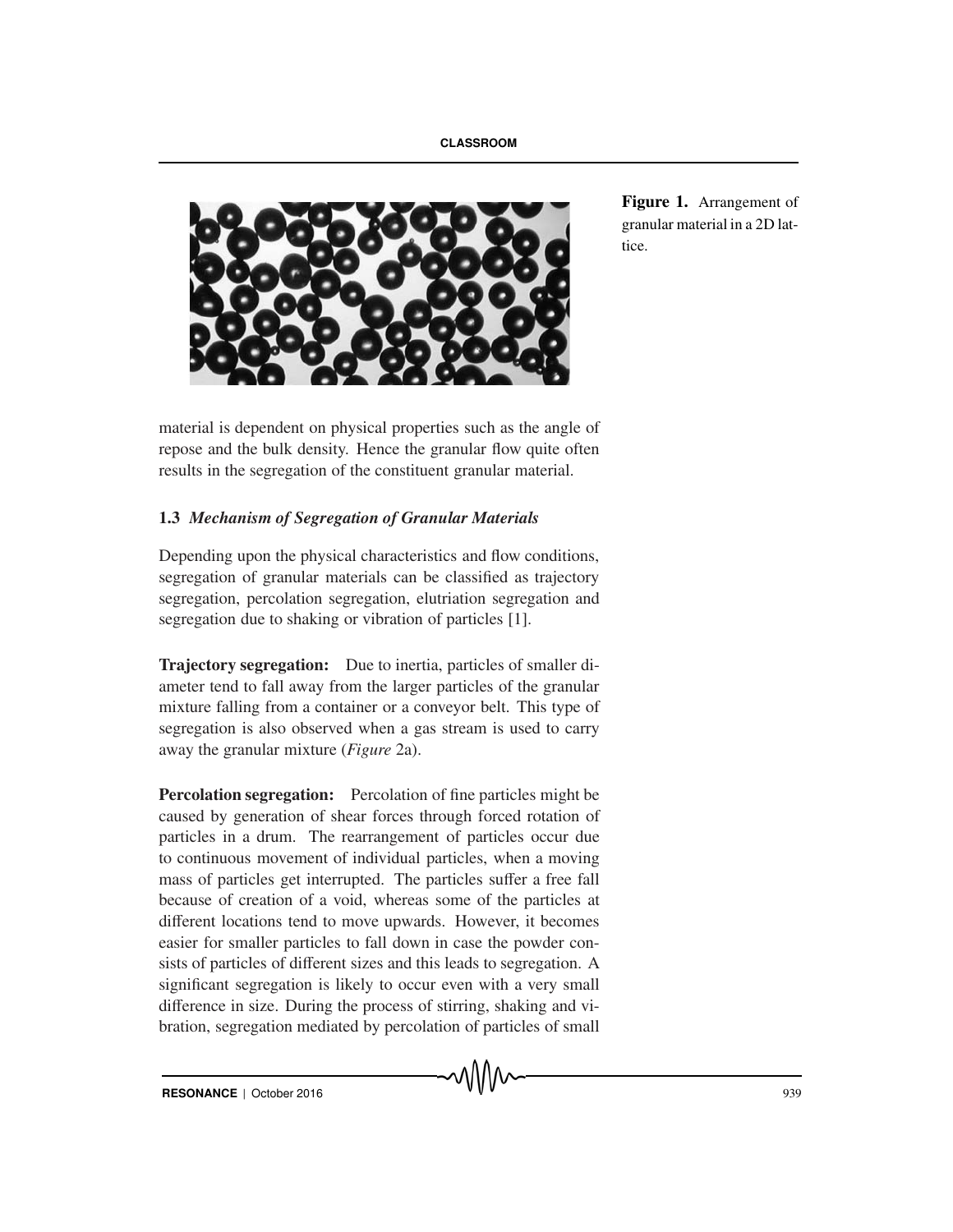Figure 2. Mechanism of segregation: (a) Trajectory segregation (b) Percolation segregation (c) Segregation by elutriation shaking and vibrating (Ref: Rhodes, 2008).



size takes place (*Figure* 2b).

Elutriation segregation: Air is displaced in upward direction when large number of particles of size less that 50 mm are present in a powder loaded into a storage vessel or hopper in such a way that some of the finer particles achieve higher terminal free fall velocity and continue to remain in suspended sate even though they get settled in the hopper. This results in achieving the terminal velocity of the order of few cm/s. The particles get elevated as a function square of the diameter of the particle. For e.g., terminal velocity of 7 cm/s may be obtained with 30 mm particle size (*Figure* 2c).

Segregation of coarse particles on vibration: It has been observed that larger particles undergo circulation akin to convection process of fluids when a mixture of particles with different di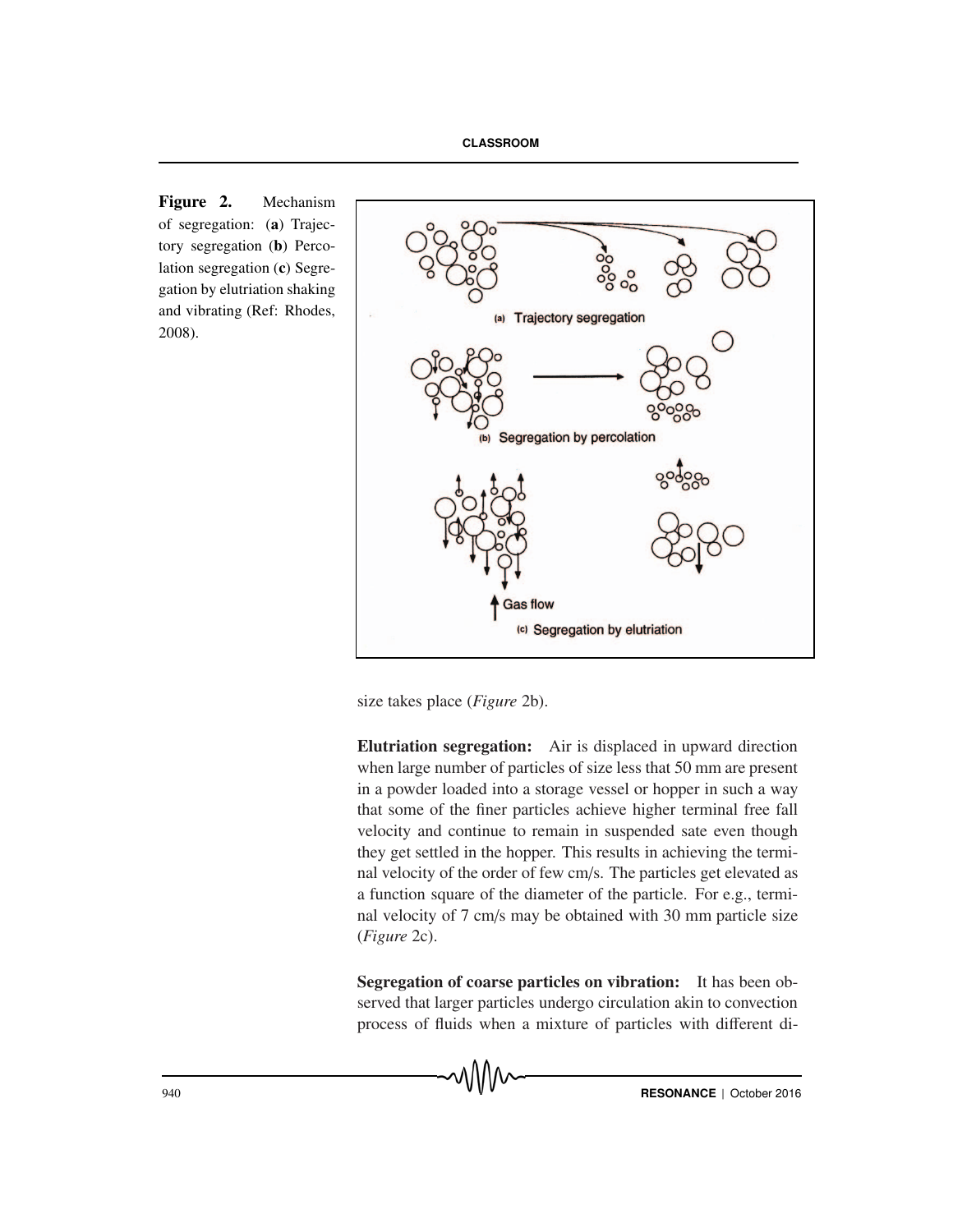ameters is subjected to vibration. Thus larger particles reach the surface of the granular mixture; the phenomenon is commonly known as 'Brazil nut effect'. This can be easily observed when a large ball (steel ball, pebble) is placed at the bottom of a sand bed in a beaker. The steel ball moves upward and reaches the surface when the beaker is shaken up and down [3]. Spector [4] conducted several experiments to observe the influence of a particle's size range, and density on segregation and proposed the model, as shown in (1).

$$
\frac{d_1}{d_s} = \left(\frac{\rho_1}{\rho_s}\right)^{-1} \quad , \tag{1}
$$

where,  $d_1$  and  $d_s$  are the size of granular particles and the sphere, and  $\rho_1$ ,  $\rho_s$  are the density of granular particles and the sphere, respectively. It can be seen that if the diameter ratio  $-(d_1/d_s)$  is smaller than the inverse of the density ratio -  $(\rho_1/\rho_s)^{-1}$ , the particle mixture would exhibit Brazil nut effect. But if the diameter ratio is larger than the inverse of the density ratio, the particle mixture would show the reverse Brazil nut effect [4].

Simple demonstration set-ups and their results are presented here in support of the physical concepts of segregation described above.

## 2. Demonstration Experiments

## 2.1 *Materials*

Pulses (black moong and yellow arhar dal grains), puffed rice, plastic disc, white peas, dice, steel ball and glass ball were used as different particulate solids.The average size of the moong grain was around 2–4 mm, arhar dal grain was 3–5 mm and that of puffed rice was  $13 \times 4$  mm. *Table* 1 presents the densities of

| <b>Material</b>    | <b>Density</b><br>(g/cm <sup>3</sup> ) | <b>Material</b> | <b>Density</b><br>(g/cm <sup>3</sup> ) |
|--------------------|----------------------------------------|-----------------|----------------------------------------|
| <b>Puffed Rice</b> | 0.09                                   | Metal ball      | 7.07                                   |
| Moong grains       | 1.98                                   | Glass ball      | 2.34                                   |
| Arhar grains       | 0.84                                   | Disc            | 0.76                                   |
| White peas         | 0.63                                   | Disc            | 1.13                                   |

Table 1. Densities of various particulate materials used in the present work.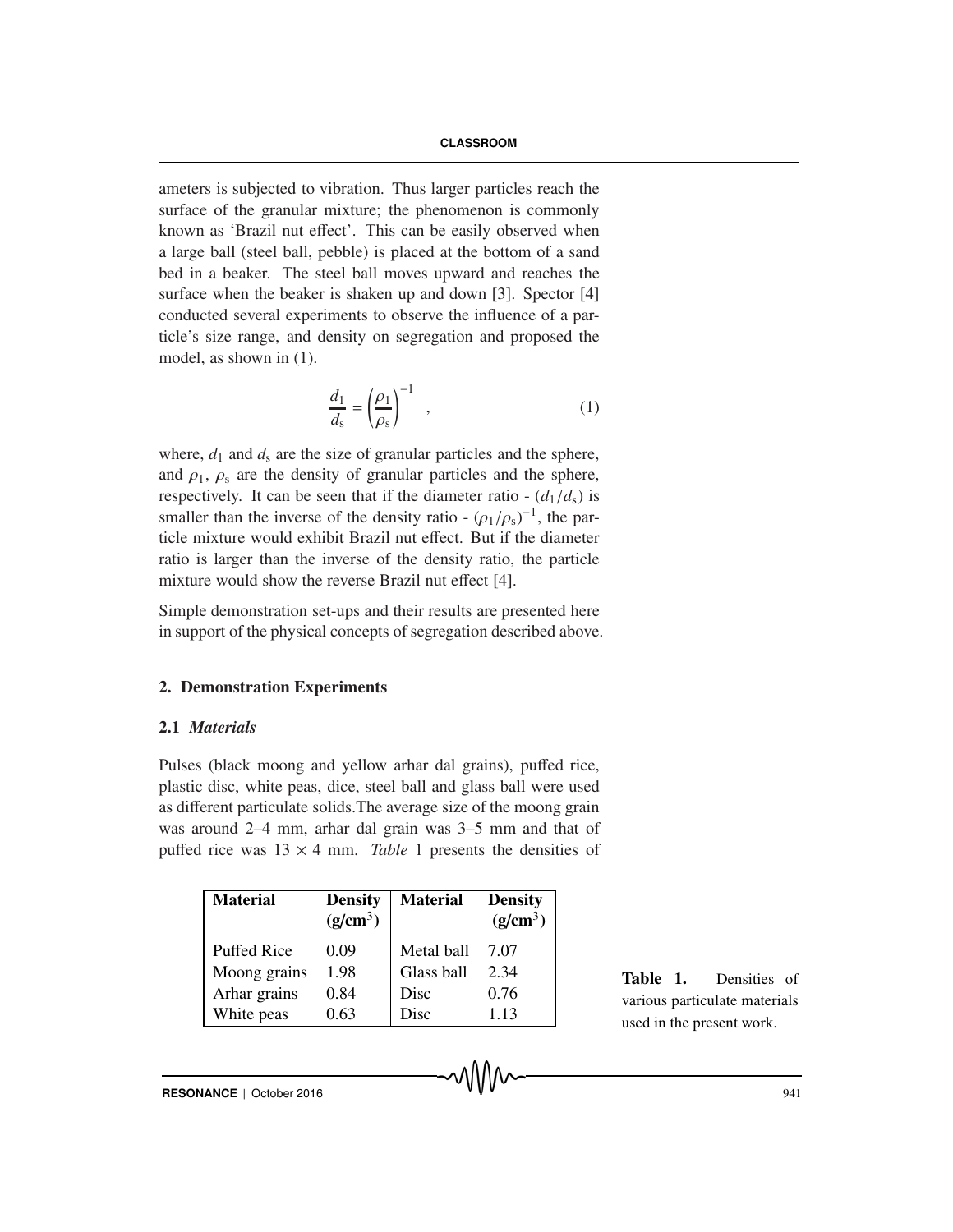various materials used in the present work and *Figure* 3 shows the photographs of grains and large solid objects used in the present work.

Figure 3. Photographs of granular materials used. (a) Moong grains (b) Arhar grains (c) White peas (d) Puffed rice (e) Large solid particles (dice, glass ball, steel ball and plastic disc).



## 2.2 *Experimental Set-up*

Any one type of grain can be used for this experiment. In the present experiment moong dal, arhar dal and rice grains were used as particulate matter. A 2D vessel made up of perspex sheet (thickness  $= 5$  mm) was used. The length of the unit was 20 cm and width was 15 cm. The gap between the front and back walls were 25 mm. The 3D unit used was made of perspex sheet with an outer diameter of 6 cm and length 55cm. The units were mounted on a rigid rubberized base. The details of the demonstration setups are shown in (*Figure* 4–5).



Figure 4. Engineering drawing of 2D and 3D experimental set-ups (isometric views; all dimensions are in centimeters).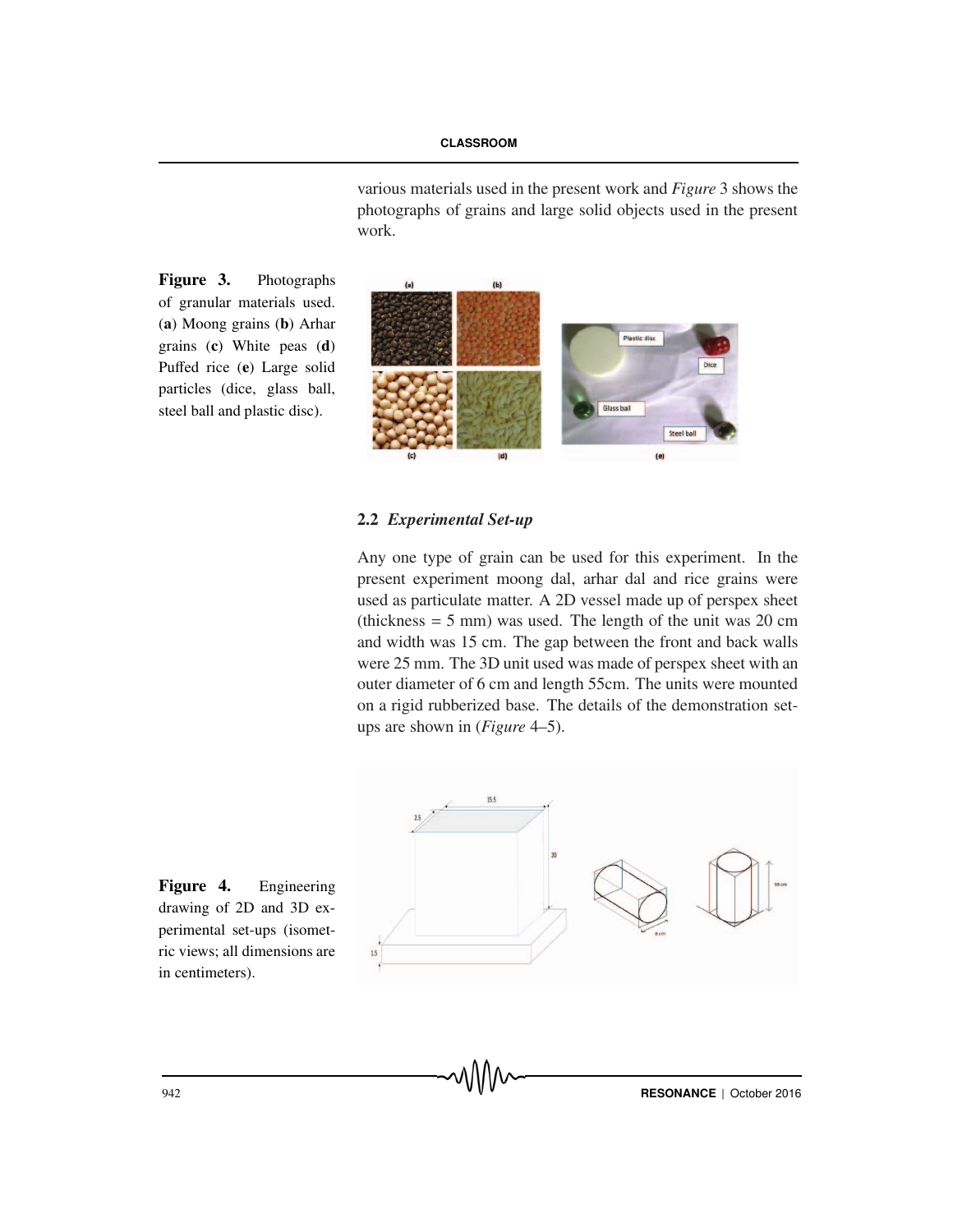

## Figure 5. 2D and 3D units.

# 2.3 *Procedure*

Segregation of particulate matter in a 2D vessel: A large plastic disc (diameter  $= 41$  mm) was placed at the bottom of the 2D unit which was then filled alternatively with known amount of black moong dal grains and yellow arhar dal grains to form a layered structure with good visibility. The unit was then vibrated (amplitude 9 cm and frequency 2 vibrations per second) vertically. The movement of the plastic disc was observed and recorded as shown in *Figure* 6 (a–e). It is seen that the disc first moves to the top and then starts moving back to the bottom. The alternate layers of the two pulses disappear and a less homogeneous mixture is obtained at the end. The size and density of the pulses are nearly similar, hence mixing of pulses took place. The plastic disc, on the other hand, is much larger in size and has a density of 1.138  $g/cm<sup>3</sup>$ .

To re-verify the movement of pulses, the plastic disc was removed and black moong dal was vibrated with white peas in the 2D unit (amplitude 9 cm and frequency 2 vibrations per second) vertically. The size and density of white peas and black moong dal are significantly different hence mixing of white peas and moong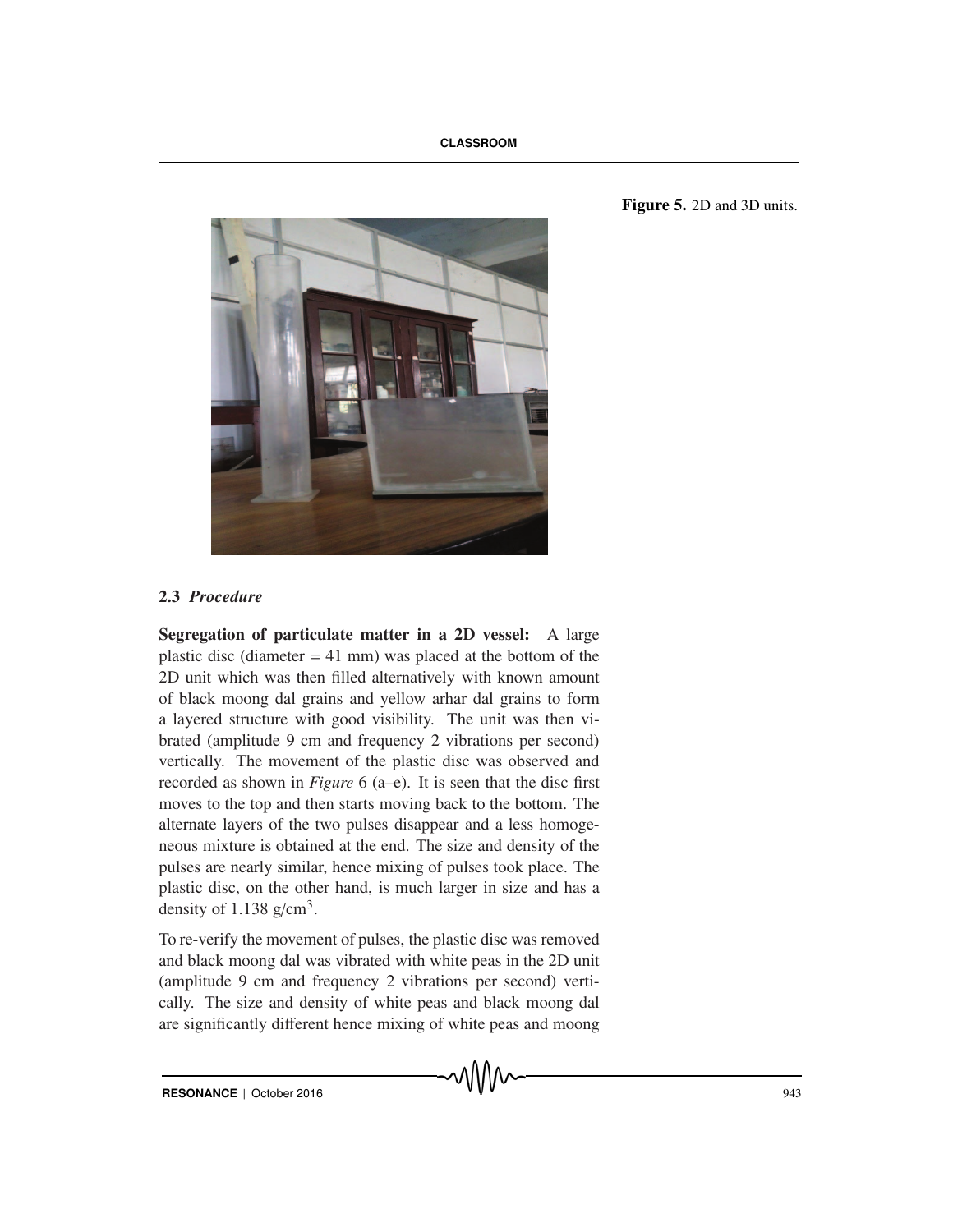Figure 6. 2D unit for showing segregation (a) at time t  $=$  0s (**b**) at time t = 14s (**c**) at time  $t = 20s$  (d) at time  $t =$  $30s$  (e) at time t =  $50s$ .



Figure 7. 2D unit for showing segregation (a) at time t  $= 0$ s (**b**) at time t = 24s (**c**) at time  $t = 50s$  (d) at time  $t =$ 90s (e) at time  $t = 140s$ .



dal did not take place. It is evident from *Figure* 7 (a–e) that white peas reached the top and then moved back to the bottom of the 2D unit.

 $t = 140$  seconds

 $t = 90$  seconds

*Figure* 6 (a–e) and *Figure* 7 (a–e) shows the suitability of a simple 2D device for demonstrating circulation of grains. From the above observations, it is evident that when large sized particles, whose density is different from the granular material is vibrated in a 2D vessel, then larger sized particles show circulation of grains.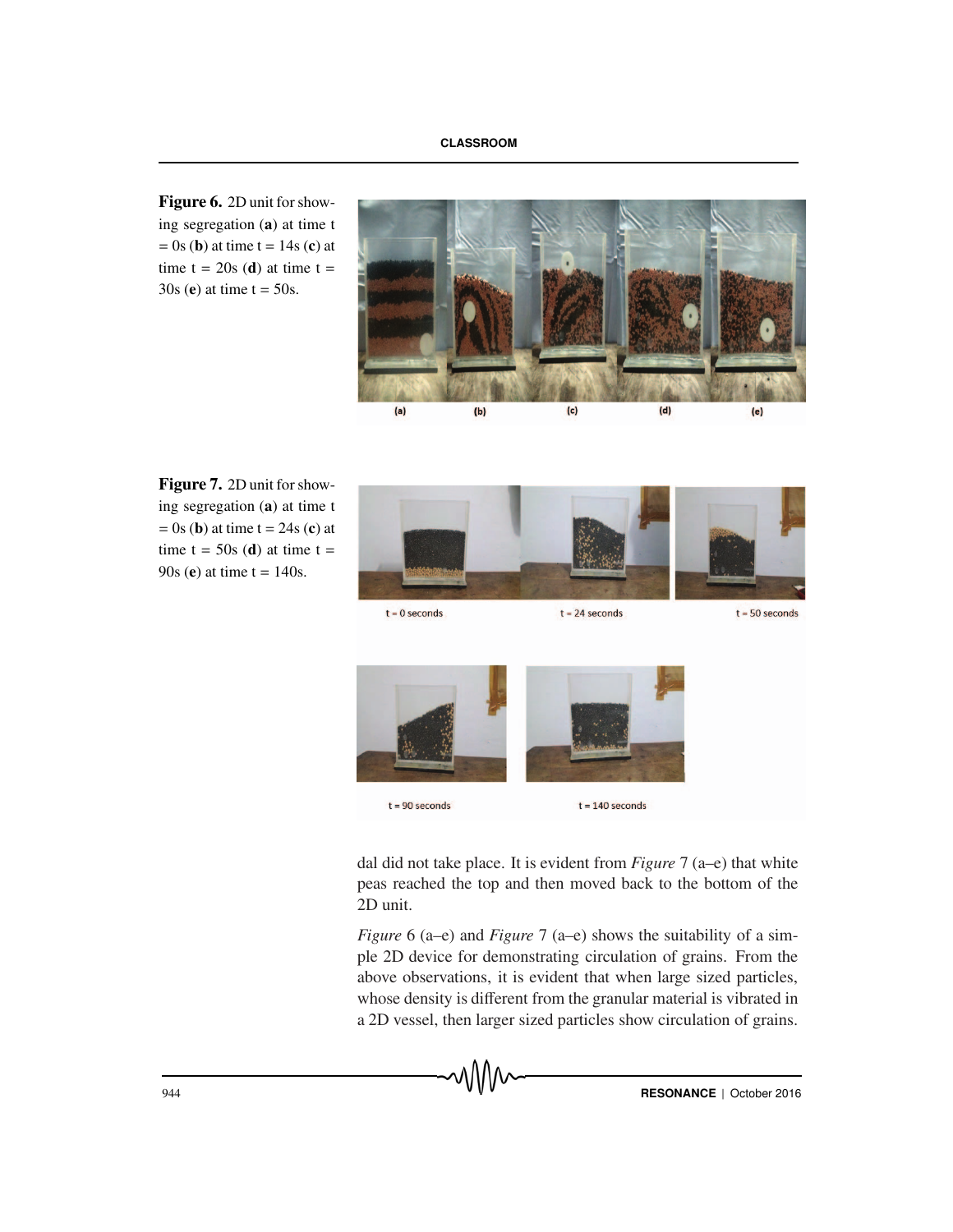Segregation of particulate matter in a 3D vessel: A large plastic dice (diameter  $= 16$  mm) was placed at the bottom of the 3D unit which was then filled with known amount of puffed rice. The unit was then vibrated (amplitude 10 cm and frequency 3 vibrations per second) vertically. The movement of the plastic dice was observed and recorded as shown in *Figure* 8 (a–c).

It is seen that the dice moves to the top and then remains on the top after several vibrations. Since the sizes and densities of puffed rice and dice are appreciably different hence only Brazil nut effect has been observed. This is also in accordance with the model given by Spector [4].

The same experiment was performed with a metallic ball having a diameter of 16 mm and density 7.07  $g/cm<sup>3</sup>$  and a glass ball having diameter of 15.9 mm and density  $2.34 \text{ g/cm}^3$ . Frequency, amplitude and time taken for the balls to reach the top of the cylinder were noted down. *Table* 2 presents the comparative analysis of time required by the dice, the glass ball and the metal ball to reach the top at a fixed amplitude and frequency.

It has been observed that as the density difference increases, no reverse Brazil nut effect is seen. This experiment demonstrates the segregation of particulate matter in a 3D vessel. The time taken by a small metallic ball is less as compared to a larger metallic ball, which shows that size is an important factor in the process of segregation [5].



Figure 8. 3D unit for showing segregation 3D unit (a) at time  $t = 0s$  (**b**) at time  $t =$ 20s and (c) at time  $t = 50s$ .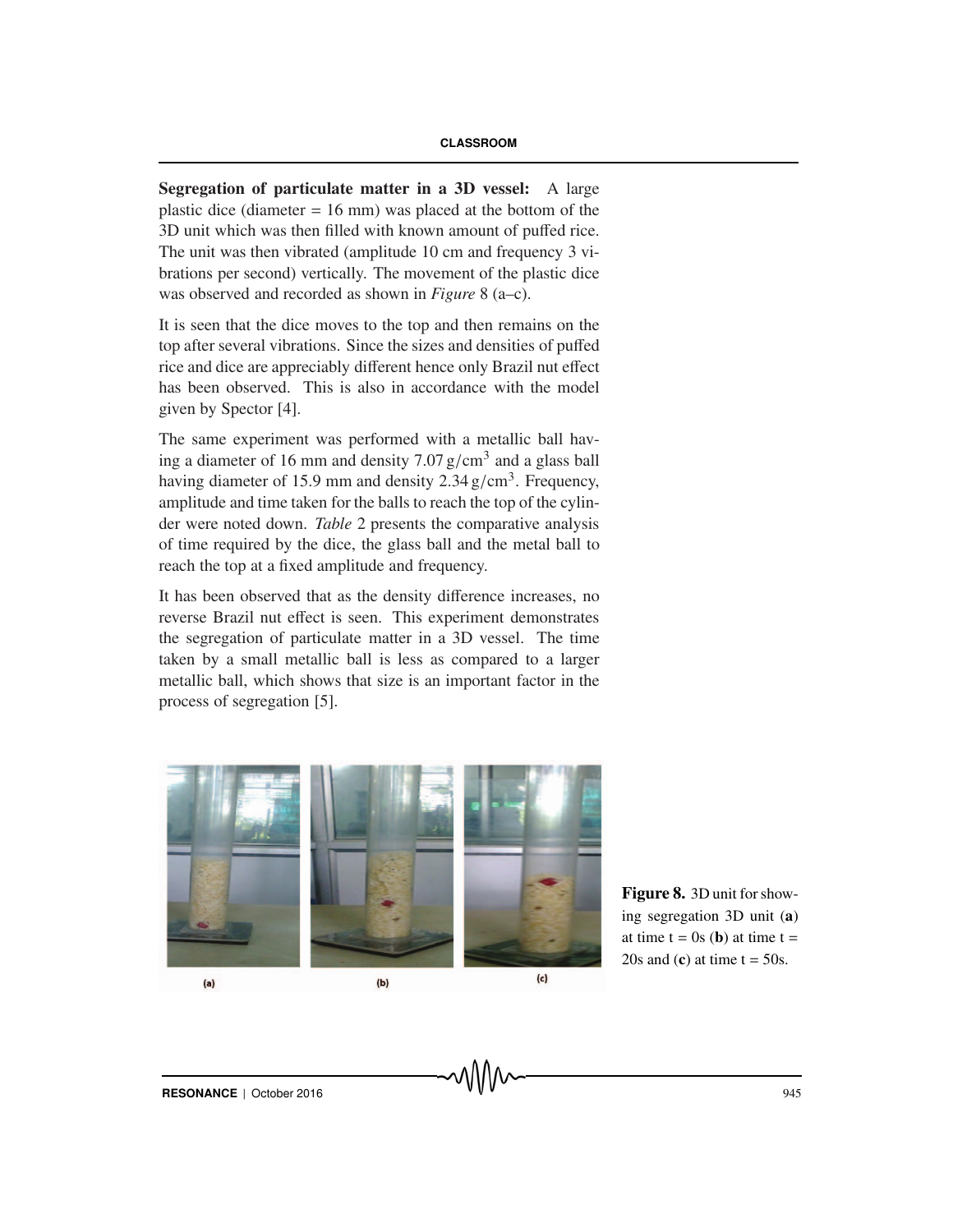| <b>Material</b> | Time (sec.) | Amplitude (cm) | <b>Frequency</b><br>(vibration<br>per sec.) |
|-----------------|-------------|----------------|---------------------------------------------|
| Dice            | 50          | 10             |                                             |
| Glass ball      | 27          | 10             | 3                                           |
| Metal ball      |             |                | $\mathbf{c}$                                |

Table 2. Time required by dice, glass and metal ball to achieve top position

## 3. Conclusion

Using simple experimental set-ups it has been shown that in the process of segregation, apart from the size of the particles, density difference plays a more significant role compared to the shape of the particles. In case of 2D vessels, only circulation of grains was observed. However, in case of 3D cylindrical units, as the density difference between particles increased, no reverse Brazil nut effect was seen.

## 4. Acknowledgements

Authors are grateful to Prof. S N Upadhyay, DAE Emeritus Raja Ramanna Fellow, Department of Chemical Engineering & Technology, IIT(BHU), Varanasi, for introducing the basics of the subject and for encouraging us to construct two and three-dimensional units for demonstrating the segregation behavior. Vishal Mishra is also thankful to IASc Bengaluru, NASI Allahabad and INSA New Delhi, for the award of the Summer Research Fellowship 2014 and the Indian National Academy of Engineering (INAE) Fellowship 2016.

## Suggested Reading

- [1] M Rhodes, *Introduction to particle technology*, Eds. Martin Rhodes, John Wiley and Sons Ltd.,Melbourne, pp.265–292, 2008.
- [2] M Rhodes, S Takeuchi, K Liffman, K Muniandy, The role of interstitial gas in the Brazil nut effect, *Powder Technology*, Vol.77, pp.123–133, 1993.